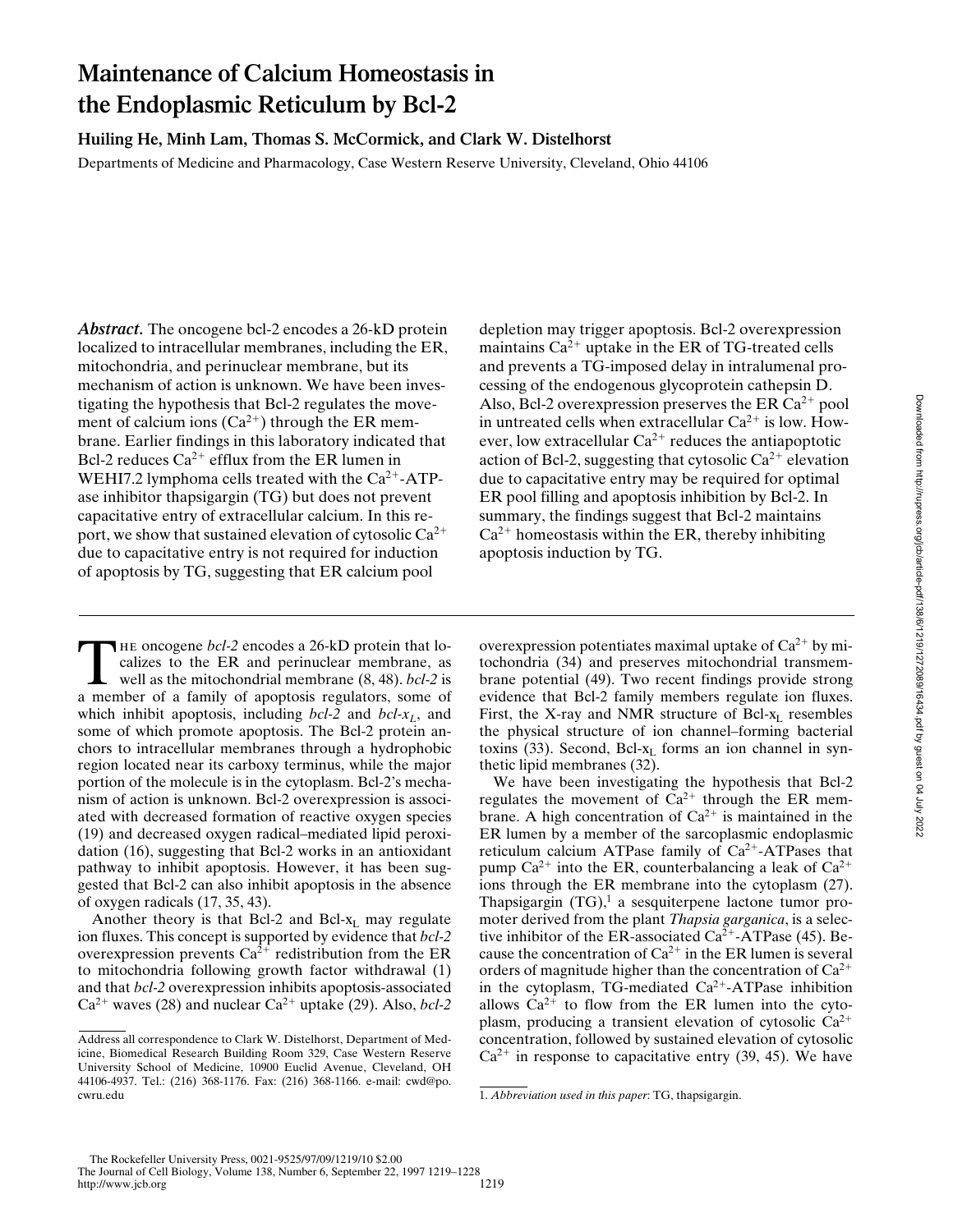shown that in TG-treated WEHI7.2 mouse lymphoma cells, which lack Bcl-2, these disturbances of intracellular  $Ca<sup>2+</sup>$  homeostasis precede cell death accompanied by the typical hallmarks of apoptosis, including CASPASE activation, cleavage of poly(ADP-ribose) polymerase, chromatin condensation, and DNA fragmentation (20; unpublished data). In stable transfectants of the WEHI7.2 line that express high levels of Bcl-2, TG treatment inhibits cell growth but does not induce apoptosis (20). Bcl-2 overexpression is associated with a reduction in the transient elevation of cytosolic  $Ca^{2+}$  induced by TG-mediated ER  $Ca^{2+}$ -ATPase inhibition (20). Based on this observation, we proposed that Bcl-2 inhibits apoptosis in TG-treated cells by inhibiting  $Ca^{2+}$  efflux from the ER. However, in subsequent studies we found that Bcl-2 does not prevent sustained cytosolic  $Ca^{2+}$  elevation due to capacitative entry of extracellular  $Ca^{2+}$ ; in fact, Bcl-2 prevents apoptosis even when cytosolic  $Ca^{2+}$  is markedly elevated following TG treatment (10). Therefore, based on the premise that sustained elevation of cytosolic  $Ca^{2+}$  triggers apoptosis in TG-treated cells (14, 18), we concluded that Bcl-2 acts downstream and independent of  $Ca^{2+}$  fluxes to inhibit apoptosis (10).

In the present report, we show that sustained elevation of cytosolic  $Ca^{2+}$  in TG-treated cells can be prevented by reducing extracellular  $Ca^{2+}$  concentration, which inhibits capacitative entry. These conditions do not prevent TGinduced apoptosis, indicating that sustained elevation of cytosolic  $Ca^{2+}$  secondary to capacitative entry is not required for induction of apoptosis by TG. Therefore, we focused on the hypothesis that Bcl-2 inhibits apoptosis by maintaining  $Ca^{2+}$  homeostasis in the ER. This hypothesis is supported by evidence that Bcl-2 maintains  $Ca^{2+}$  uptake and protein processing in the ER when the  $Ca^{2+}$ -ATPase is inhibited by TG. Also, Bcl-2 preserves the ER  $Ca^{2+}$  pool and thereby prevents growth inhibition when extracellular  $Ca^{2+}$  is withdrawn. Finally, we show that the antiapoptotic action of Bcl-2 is abrogated by a reduction in extracellular  $Ca<sup>2+</sup>$ . Based on these findings, a model of how Bcl-2 preserves  $Ca^{2+}$  homeostasis in the ER and inhibits TG-induced apoptosis is proposed.

## *Materials and Methods*

### *Cell Lines and Culture Conditions*

W.Hb12 and W.Hb15 cell lines were derived from the WEHI7.2 line by stable transfection with a cDNA encoding Bcl-2 (20). WEHI7.2-neo cells were derived by stable transfection with pSFFV-neo vector. The CaBP3 and CaBP20 cell lines were derived from the WEHI7.2 line by stable transfection of a cDNA encoding calbindin D (12). The S49-Bcl-2 line was derived by stably transfecting the S49 line with a cDNA encoding Bcl-2 (2). Cell lines were routinely cultured in DME supplemented with 2 mM glutamine, 50 U/ml penicillin, 50  $\mu$ g/ml streptomycin, 0.4 mM nonessential amino acids, and 10% (vol/vol) heat-inactivated horse serum at 37°C in a  $7\%$  CO<sub>2</sub> atmosphere. In certain experiments, cells were pelleted and resuspended in  $Ca^{2+}$ -free DME supplemented with 10% horse serum.

### *Cell Counting and Apoptosis Assay*

Viable cells, defined as cells that exclude trypan blue dye, were counted using a hemocytometer. The percentage of cells with an apoptotic nuclear morphology was assessed by fluorescence microscopy (10). Five million cells were gently pelleted and resuspended in 0.2 ml tissue culture medium, and both ethidium bromide and acridine orange were added from

100  $\mu$ g/ml stock solutions to achieve 4  $\mu$ g/ml final concentrations of each. Cells were examined under a glass coverslip with ultraviolet illumination using a Nikon Optiphot microscope (Melville, NY).

## *Ca2*<sup>1</sup> *Flux Measurements*

Methods for measuring  ${}^{45}Ca^{2+}$  uptake in the ER were described in detail (10, 20). Cells were pretreated with oxalate, which permeates the ER membrane and forms insoluble complexes with  $Ca^{2+}$ , reducing  $Ca^{2+}$  efflux and permitting unidirectional measurement of  ${}^{45}Ca^{2+}$  uptake (6). Measurements were performed in the presence of azide at a free  $Ca^{2+}$  concentration buffered to 150 nM by EGTA, essentially eliminating the uptake of  $Ca^{2+}$  into low-affinity mitochondrial stores. Cells were washed twice with 0.9% NaCl, 50  $\mu$ M EDTA solution at 4°C, and permeabilized by incubation for 5 min at  $37^{\circ}$ C in buffer containing 120 mM KCl, 30 mM imidazole, pH  $6.8$ , 2 mM  $MgCl<sub>2</sub>$ , 1 mM ATP, 1 mM EGTA, and 0.0005% digitonin. Cells were then pelleted and resuspended at 4°C in buffer containing 140 mM KCl, 10 mM NaCl, 2.5 mM  $MgCl<sub>2</sub>$ , 0.0005% digitonin, 10 mM Hepes-KOH, pH 7.0, with 4 mM oxalic acid. To begin uptake measurements, 0.5-ml aliquots of the cell suspension were added at  $37^{\circ}$ C to 2.5 ml buffer containing 120 mM KCl, 30 mM imidazole, pH 6.8, 5 mM MgCl<sub>2</sub>, 5 mM ATP, 10 mM NaN<sub>3</sub>, 4 mM oxalic acid, and <sup>45</sup>CaCl<sub>2</sub> buffered to 150 nM free  ${}^{45}Ca^{2+}$  (8.9 mCi/mg) with EGTA as described (46). Immediately and at 1-min time intervals thereafter, 0.25-ml aliquots were removed from the continuously stirring cell suspension and placed into wash buffer containing 140 mM KCl, 10 mM NaCl, 2.5 mM MgCl<sub>2</sub>, 10 mM Hepes-KOH, pH 7.0, and 1 mM LaCl<sub>3</sub>. Cells were collected on glass fiber filters and washed three times, each with 4 ml of wash buffer. Filters were dried, dissolved in 10 ml 3a70 scintillation cocktail, and counted in a liquid scintillation counter (model LS7800; Beckman Instruments, Fullerton, CA).

## *Intracellular Ca2*<sup>1</sup> *Measurements*

Fluorometric measurements of intracellular  $Ca^{2+}$  were according to published methods (10, 20). Twenty million cells were pelleted by centrifugation at 150 *g* for 10 min and resuspended in 10 ml basal salt solution, CaBSS (130 mM NaCl, 5 mM KCl, 1.5 mM CaCl<sub>2</sub>, 1 mM  $MgCl<sub>2</sub>$ , 25 mM Hepes, pH 7.5, 5 mM glucose, and 1 mg/ml BSA). In certain experiments,  $CaCl<sub>2</sub>$  was deleted, yielding a buffer referred to as BSS. Free  $Ca<sup>2+</sup>$  concentration of buffers and tissue culture medium was measured with a  $Ca^{2+}$ electrode. Cell suspensions were incubated for 45 min at  $25^{\circ}$ C with 1  $\mu$ M Fura-2 AM from a 1 mM stock solution dissolved in DMSO. Cells were then pelleted and resuspended in 10 ml fresh CaBSS or BSS and maintained at  $25^{\circ}$ C for up to 60 min before fluorometry. For each measurement, a 1.5-ml aliquot of Fura-2-loaded cells was equilibrated to  $37^{\circ}$ C in a stirred quartz cuvette. Fura-2 fluorescence was continuously monitored at 339 nm excitation and 500 nm emission.  $Ca^{2+}$ -dependent Fura-2 fluorescence was calibrated after lysis of cells with 20  $\mu$ g/ml digitonin, and cytosolic free Ca<sup>2+</sup> concentration was calculated, assuming a Fura-2  $K_d$  of 220 nM.

## *Ca2*<sup>1</sup> *Overlay and Western Blotting*

Cells were lysed by suspension in lysis buffer (50 mM Tris, pH 7.4, 150 mM NaCl, 10 mM iodoacetamide, 1% Triton X-100) for 15 min at  $4^{\circ}$ C and paired samples of 30 µg cytosolic protein were separated by SDS–gel electrophoresis under reducing and denaturing conditions. One half of the membrane corresponding to one set of samples was used for  ${}^{45}Ca^{2+}$  overlay, and the other half of the membrane corresponding to the other identical set of samples was used for Western blotting. After electrophoresis, the proteins were transferred to a nitrocellulose membrane at a constant current of 100 mA for 1 h in Tris-glycine buffer.  $45Ca^{2+}$  overlay was performed essentially as described by Maruyama et al. (30). After transfer, the membrane was washed in IKM buffer (10 mM imidazole-HCl, pH 6.8, 5 mM MgCl<sub>2</sub>, and 60 mM KCl) for 1 h with three changes of buffer. The membrane was then incubated in the same buffer with 1 mCi/liter  ${}^{45}Ca^{2+}$ for 10 min. After incubation, the membrane was rinsed with 50% ethanol for 5 min, three times. Excess ethanol was blotted away using Whatman filter paper No. 1, and the membrane was dried at room temperature for 3 h. After the membrane was completely dry, it was exposed to film for 2 d at  $-80^{\circ}$ C.

For Western blotting, membranes were blocked by incubation for one h with 5% dry milk in TBS, pH 7.5, at 25°C or overnight at 4°C. After blocking, the membranes were overlaid with diluted primary antibody (mono-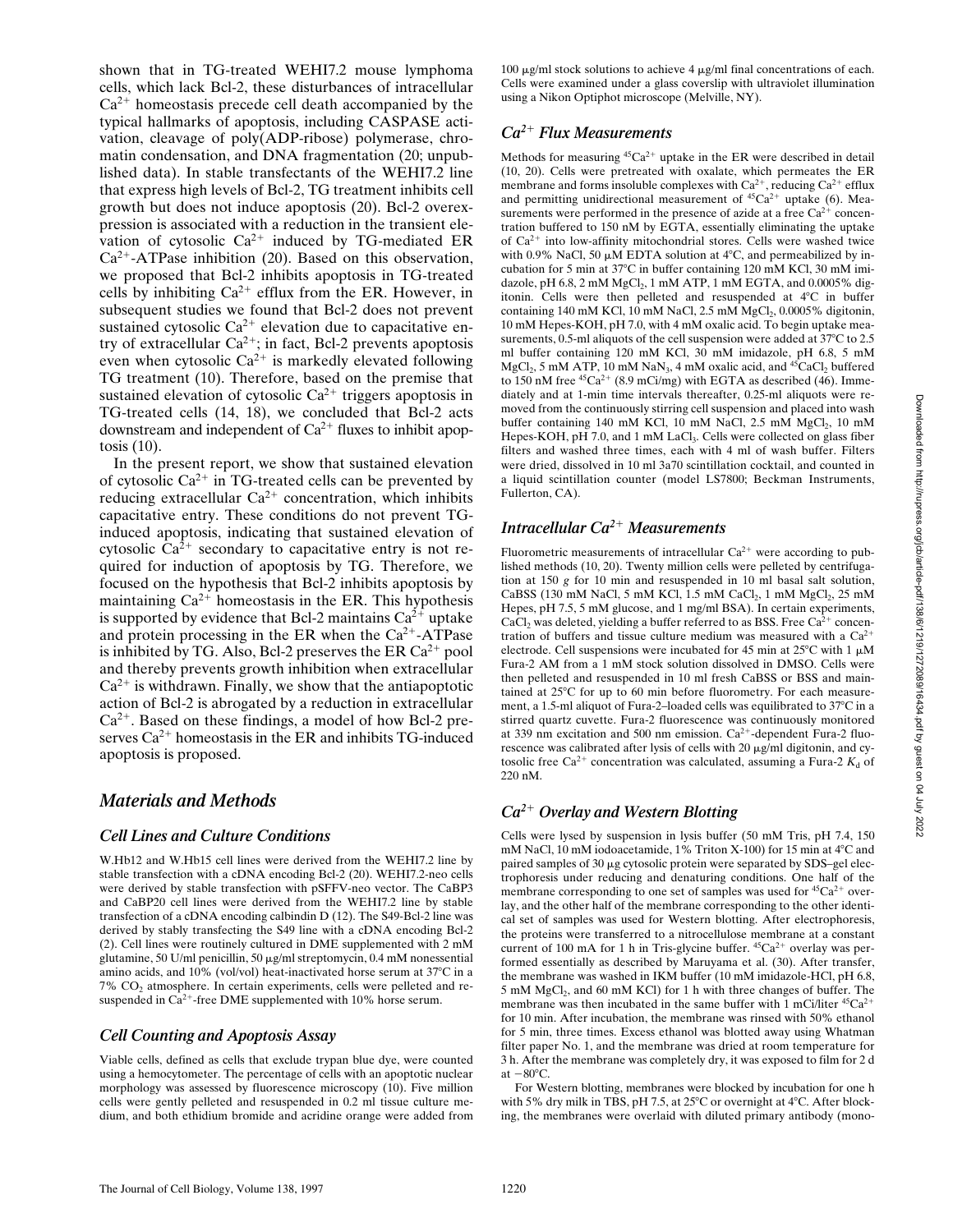clonal anti–calbindin D, Sigma Chemical Co. [St. Louis, MO]; or monoclonal anti–Bcl-2, PharMingen, San Diego, CA) and incubated for 1 h at 25 $^{\circ}$ C. After washing, the membranes were incubated for 1 h at 25 $^{\circ}$ C with horseradish peroxidase–conjugated goat anti–mouse whole immunoglobulin (Amersham Corp., Arlington Heights, IL) diluted 1:500 in TBS. After washing, the enhanced chemiluminescence Western blotting detection reagent (Amersham Corp.) was added, and the reaction was allowed to proceed according to the manufacturer. The membranes were exposed to film at room temperature for 30 s and then developed.

#### *Cathepsin D Immunoprecipitation*

Wild-type S49 cells and Bcl-2 transfectants (40 million cells each) were suspended in 2 ml methionine-free medium supplemented with 10% horse serum, 1 mM glutamine, and nonessential amino acids and incubated for 30 min before adding 150  $\mu$ Ci [<sup>35</sup>S]methionine. Either 200 nM TG or DMSO vehicle were added to duplicate sets of cells at the beginning of the pulse label. The cells were incubated for 2 h until the chase was initiated by adding 1 mg/ml unlabeled methionine. The chase was ended by washing cells twice with PBS at 4°C. Cell pellets were suspended in an equal volume of lysis buffer (25 mM Tris-HCl, pH 8.0, 50 mM NaCl, 1 mM EDTA, 10% glycerol, 0.8% deoxycholic acid, 0.8% NP-40). At 30–120 min into the chase, the cell suspensions were frozen and then thawed, followed by centrifugation at  $14,000$  g for 20 min at  $4^{\circ}$ C. The clear supernatant was collected and, based on TCA precipitation analysis, equal amounts of [35S]methionine-labeled protein were incubated with rabbit anti–human cathepsin D antiserum (1:30 dilution) (13) for 1 h at  $4^{\circ}$ C and then incubated with protein A–Sepharose for 30 min at 4°C. Protein A–Sepharose pellets were then washed four times with lysis buffer at  $4^{\circ}$ C. Bound proteins were extracted by resuspending protein A–Sepharose pellets in sample buffer for gel electrophoresis and analyzed by SDS-PAGE under reducing and denaturing conditions as described previously (21).

## *Results*

## *Bcl-2 Mediates ER Ca<sup>2+</sup> Uptake*

We compared WEHI7.2 cells, which do not express Bcl-2, and W.Hb12 cells, which were derived from WEHI7.2 by stable transfection with the human Bcl-2 cDNA and therefore express a high level of Bcl-2 mRNA and protein (20). Findings have been confirmed in an additional high Bcl-2 clone and WEHI7.2 cells stably transfected with pSFFVneo vector. Because TG is an irreversible  $Ca^{2+}$ -ATPase inhibitor, TG treatment inhibits  $Ca^{2+}$  uptake in the ER, thereby producing sustained ER Ca<sup>2+</sup> pool depletion (45). Based on this information, one would predict that TG treatment should cause sustained ER calcium pool depletion in both WEHI7.2 and W.Hb12 cells, unless Bcl-2 mediates ER  $Ca^{2+}$  uptake. To test this hypothesis, the uptake of  ${}^{45}Ca^{2+}$  in the ER of digitonin-permeabilized cells was measured in the presence of azide at a free  $Ca^{2+}$  concentration buffered to 150 nM to eliminate  $Ca^{2+}$  uptake into low-affinity mitochondrial stores. Uptake was measured in the presence and absence of oxalate, which enters the ER through nonselective anion channels and binds  $Ca^{2+}$  to form insoluble  $Ca^{2+}$ -oxalate complexes, thus inhibiting  $Ca^{2+}$  efflux (47). Oxalate permeability is a property specific to the ER (47 and references therein). In the absence of oxalate,  ${}^{45}Ca^{2+}$  uptake was detected in W.Hb12 cells, but not in WEHI7.2 cells (Fig. 1 *A*). In the presence of oxalate,  ${}^{45}Ca^{2+}$  uptake was detected in WEHI7.2 cells, but the rate of uptake was consistently greater in W.Hb12 cells than in WEHI7.2 cells (Fig. 1 *B*). These findings indicate that Bcl-2 overexpression enhances calcium uptake and retention by the ER of untreated cells.  $45Ca^{2+}$  uptake was markedly diminished in both WEHI7.2 and W.Hb12 cells when the ER calcium-ATPase was inhibited by 5–100 nM



*Figure 1.* Bcl-2 mediates ER Ca<sup>2+</sup> uptake. Uptake of  ${}^{45}Ca^{2+}$  was measured in digitonin-permeabilized cells in the absence (*A*) or presence of oxalate (*B–F*), and in the absence (*A* and *B*) or presence of 5 nM TG (*C*), 10 nM TG (*D*), 20 nM TG (*E*), or 100 nM TG (*F*). Open symbols, WEHI7.2 cells; closed symbols, W.Hb12 cells. Symbols represent the mean of duplicate determinations in a single experiment that was repeated at least twice with a similar result.

TG (Fig.1,  $C-F$ ), indicating that <sup>45</sup>Ca<sup>2+</sup> uptake by the ER of untreated cells was primarily mediated by the ER-associated calcium-ATPase. However, residual  ${}^{45}Ca^{2+}$  uptake was detected in TG-treated W.Hb12 cells, whereas  ${}^{45}Ca^{2+}$ uptake was barely detected in TG-treated WEHI7.2 cells. Thus, Bcl-2 enhances  $Ca^{2+}$  accumulation in the ER of untreated cells and maintains a low but detectable level of  $Ca^{2+}$  accumulation in the ER of TG-treated cells.

The increased accumulation of  ${}^{45}Ca^{2+}$  in the ER of W.Hb12 cells could be due to a direct effect of Bcl-2 on  $Ca^{2+}$  movement through the ER membrane or to an indirect effect of Bcl-2 on the  $Ca^{2+}$ -binding capacity in the ER lumen. The levels of three major resident ER  $Ca^{2+}$ -binding proteins, GRP78 (BiP), GRP94, and calreticulin, are unaffected by Bcl-2 overexpression (31; McColl, K., and C. Distelhorst, unpublished data). To exclude the possibility that Bcl-2 increases the expression of an unidentified  $Ca^{2+}$ -binding protein, we compared  $Ca^{2+}$ -binding proteins in WEHI7.2 and W.Hb12 cells by  ${}^{45}Ca^{2+}$  overlay (Fig. 2). Cellular proteins were separated by SDS-PAGE, transferred to a nitrocellulose membrane, renatured, and incubated with  ${}^{45}Ca^{2+}$ . An autoradiogram reveals a number of radioactive bands corresponding to proteins that bound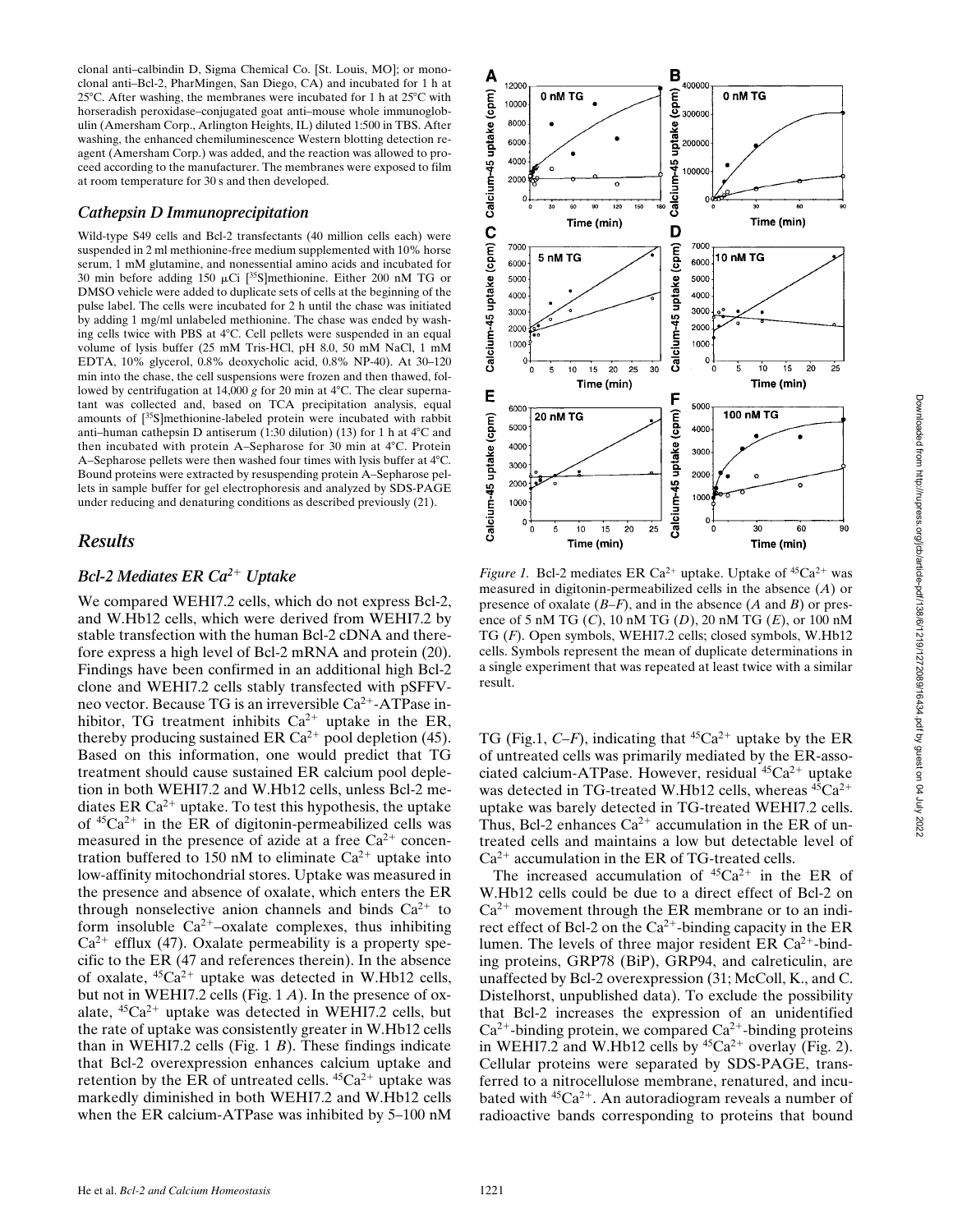



*Figure 2.* Bcl-2 does not increase expression of  $Ca^{2+}$ -binding proteins. Extracts from untreated cells listed on the horizontal axis were resolved by SDS-PAGE and transferred to nitrocellulose membranes. Lanes *1–4* were subjected to Western blotting using anti-Bcl-2 antibody (lanes *1* and *2*) and anticalbindin antibody (lanes 3 and 4) as probes. Lanes  $5-8$  were incubated with  $45Ca^{2+}$ and then exposed to x-ray film. Molecular mass standards are in lane *9.* An unidentified protein that immunoreacts with anticalbindin antibody is detected at  $\sim$ 80-kD in lane 4, and an unidentified  $Ca^{2+}$ -binding protein was detected in CaBP20 cells (lane 5) midway between the 49.5- and 80-kD markers. The appearance of these proteins was variable among experiments and therefore not considered significant.

 ${}^{45}Ca^{2+}$ . As a positive control, extracts from CaBP3 and CaBP20 cells were included. These cells were derived previously by stably transfecting WEHI7.2 cells with a cDNA encoding the  $Ca^{2+}$ -binding protein, calbindin (12). As shown by the Western blot in Fig. 2 (lanes *3* and *4*), calbindin protein is detected in CaBP20 but not in CaBP3 cells.  $A^{45}Ca^{2+}$ -labeled protein corresponding to calbindin is detected in CaBP20 cells (Fig. 2, lane *5*), documenting the detection of  $Ca^{2+}$ -binding proteins by the  ${}^{45}Ca^{2+}$  overlay technique. Significantly, the pattern of  ${}^{45}Ca^{2+}$ -binding proteins is the same in WEHI7.2 and W.Hb12 cells. Therefore, Bcl-2-mediated  $Ca^{2+}$  uptake in the ER does not appear to be secondary to altered expression of  $Ca^{2+}$ -binding proteins.

### *BCL-2 Prevents a TG-imposed Delay in Protein Processing*

Maintenance of  $Ca^{2+}$  homeostasis within the ER is required for normal protein processing and transport (15, 25, 42). Depletion of the ER  $Ca^{2+}$  pool by TG inhibits glycoprotein processing and maturation in the ER lumen (25). Therefore, to investigate the effect of Bcl-2 on  $Ca^{2+}$ dependent ER function, we examined the effect of TG treatment on the processing of cathepsin D, an endosomal cysteine protease that has been implicated as a mediator of apoptosis (9). The 48-kD cathepsin D protein is glycosylated within the ER, forming a 53-kD precursor that is

*Figure 3.* Bcl-2 prevents TG-induced delay in cathepsin D processing. Pulse–chase analysis of cathepsin D processing in wildtype S49 cells  $(-Bcl-2)$  and Bcl-2 transfectants  $(+Bcl-2)$  in the presence or absence of 200 nM TG. [<sup>35</sup>S]methionine-labeled cathepsin D was immunoprecipitated, resolved by PAGE under reducing and denaturing conditions, and analyzed by autoradiography.

modified to a 51-kD mature form after transfer to the Golgi (13). In earlier studies, we observed a similar pattern of cathepsin D maturation in the S49 mouse lymphoma cell line, a T-cell line similar to WEHI7.2 (21). Therefore, in the present study, the processing of cathepsin D was assessed by pulse–chase analysis in S49 cells, which do not express Bcl-2, and stable transfectants that are resistant to TG-induced apoptosis (2). The processing of cathepsin D is relatively rapid in untreated wild-type S49 cells and Bcl-2 transfectants, such that up to half of the cathepsin D synthesized during the 2 h pulse-labeling period was converted to the more mature 51-kD form by the beginning of the chase (Fig. 3). (Labeling of cathepsin D was suboptimal for immunoprecipitation analysis when the labeling period was shortened.) During the chase, the labeled 53-kD form matured to the 51-kD form almost completely in both wild-type S49 cells and Bcl-2 transfectants. Examination of the labeling pattern at 30 min into the chase suggests that processing of cathepsin D may be somewhat more rapid in the Bcl-2 transfectants compared to the wild-type cells. After TG treatment, however, there was a major difference between the wild-type cells and the Bcl-2 transfectants. In wild-type cells, TG treatment completely inhibited cathepsin D processing, whereas cathepsin D processing was unaffected by TG treatment in the Bcl-2 transfectants. Similar findings were observed in comparisons of WEHI7.2 and W.Hb12 cells (data not shown). In summary, these observations indicate that Bcl-2 overexpression maintains calcium-dependent protein processing, providing additional evidence that Bcl-2 preserves calcium homeostasis within the ER lumen when the ER  $Ca^{2+}-ATP$ ase is inhibited by TG.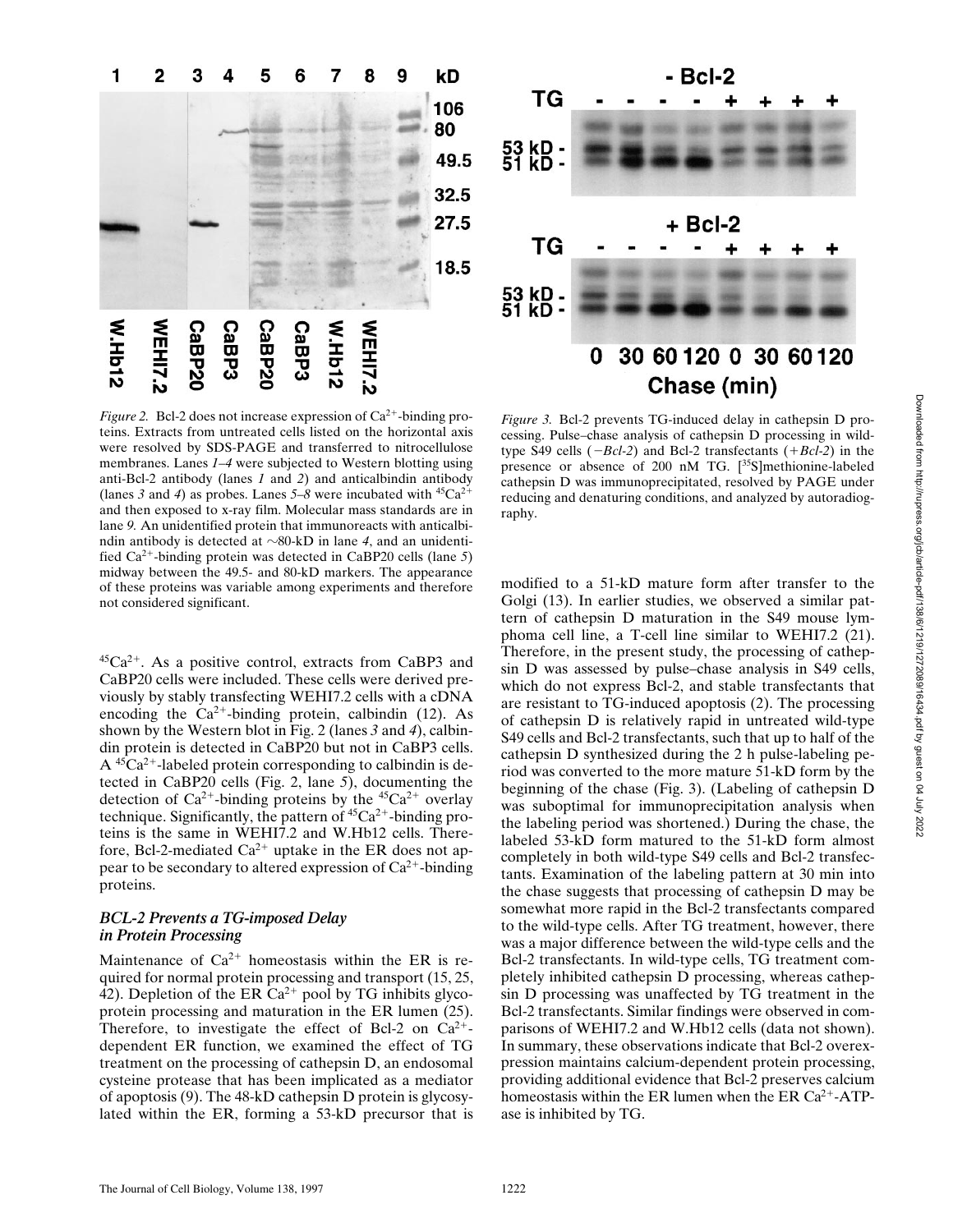

*Figure 4.* Bcl-2 prevents ER  $Ca^{2+}$  pool depletion. WEHI7.2 cells  $(A-D)$  and W.Hb12 cells  $(E-H)$  were incubated for 3 h  $(A, B, E, E)$ and *F*) or 18 h (*C*, *D*, *G*, and *H*) in medium with a  $Ca^{2+}$  concentration of 1.3 mM (A, C, E, and G) or medium with a  $Ca^{2+}$  concentration of 0.13 mM (*B*, *D*, *F*, and *H*) and then loaded with Fura2-AM. Shown are continuous fluorometric tracings in which addition of 100 nM TG (*right hand arrow*) induces an increase in cytosolic Ca<sup>2+</sup> concentration. Note that EGTA (*left hand arrow*) was added immediately before TG to chelate extracellular  $Ca^{2+}$ ; hence, the increase in cytosolic  $Ca^{2+}$  that follows TG addition represents release of  $Ca^{2+}$  from the ER pool. Large vertical oscillations in fluorescence near the beginning of each tracing correspond to brief light exposure during EGTA and TG additions.

## *Bcl-2 Preserves the ER Ca<sup>2+</sup> Pool*

The preceding experiments examined the effect of Bcl-2 on ER Ca<sup>2+</sup> homeostasis when the ER Ca<sup>2+</sup>-ATPase was inhibited by TG. Another condition that compromises ER  $Ca^{2+}$  pool filling is a reduction in extracellular  $Ca^{2+}$ . Therefore, we compared the effect of low extracellular  $Ca^{2+}$  on the ER  $Ca^{2+}$  pool of WEHI7.2 and W.Hb12 cells. These cells are routinely cultured in DME supplemented with 10% serum, providing a physiologic extracellular  $Ca^{2+}$  concentration of 1.3 mM. In preliminary experiments, we incubated cells under completely  $Ca^{2+}$ -free conditions by adding EDTA or EGTA to the tissue culture medium; however, rapid loss of viability was observed in both WEHI7.2 and W.Hb12 cells (Lam, M., and C. Distelhorst, unpublished observations). Moreover, incubating cells in  $Ca^{2+}$ -free DME supplemented with either no serum or only 1% serum produced rapid loss of viability. Therefore, in the following experiments cells were incubated in  $Ca^{2+}$ -free DME supplemented with 10% serum; under these conditions, the extracellular  $Ca^{2+}$  concentration, measured with a Ca<sup>2+</sup> electrode, is 0.13 mM,  $\sim$ 10fold below the normal extracellular  $Ca^{2+}$  concentration.

The effect of low extracellular  $Ca^{2+}$  on free cytosolic  $Ca^{2+}$  concentration and the TG-mobilizable  $Ca^{2+}$  pool was measured using Fura-2 AM, a  $Ca^{2+}$ -responsive fluorescent indicator that localizes to the cytoplasm of intact cells (Fig. 4). Cells were loaded with Fura-2 AM at 3 and 18 h after being placed in either normal or low extracellular  $Ca^{2+}$ medium. In the presence of a physiologic concentration of extracellular  $Ca^{2+}$ , the free cytoplasmic  $Ca^{2+}$  concentration in WEHI7.2 and W.Hb12 cells is  $184 \pm 10$  and  $141 \pm 8$ nM, respectively, whereas the free cytoplasmic  $Ca^{2+}$  concentration decreases to  $118 \pm 4$  and  $111 \pm 9$  nM, respectively, when the extracellular  $Ca^{2+}$  concentration is decreased to 0.13 mM. The mobilizable ER  $Ca^{2+}$  pool was estimated by measuring the transient increase in cytosolic  $Ca^{2+}$  produced by adding 100 nM TG to Fura-2 AM– loaded cells. Note that EGTA was added immediately before adding TG to chelate extracellular  $Ca^{2+}$ ; hence, the increase in Fura-2 fluorescence is due to  $Ca^{2+}$  efflux from the ER, rather than uptake of extracellular  $Ca^{2+}$ . The increase in cytosolic  $Ca^{2+}$  concentration induced by TG was markedly reduced when WEHI7.2 cells were incubated for either 3 or 18 h in low extracellular  $Ca^{2+}$ . In contrast, the TG-mobilizable  $Ca^{2+}$  pool was essentially unchanged when W.Hb12 cells were incubated in low extracellular  $Ca^{2+}$ . Thus, Bcl-2 overexpression preserves the ER  $Ca^{2+}$ pool when extracellular  $Ca^{2+}$  is withdrawn.

## *Effect of Low Extracellular Ca*<sup>2+</sup> on Cell *Growth and Viability*

When extracellular  $Ca^{2+}$  is reduced, the growth of WEHI7.2 cells is inhibited (Fig. 5 *A*), whereas the growth of W.Hb12 cells is maintained (Fig. 5 *C*). These findings are consistent with earlier evidence that the ER  $Ca^{2+}$  pool is required for cell division and that a decrease in this pool induces growth arrest (44). It appears that Bcl-2 maintains cell growth by preserving the ER Ca<sup>2+</sup> pool when extracellular Ca<sup>2+</sup> is reduced. Apoptosis was not induced by incubating untreated WEHI7.2 cells in low extracellular  $Ca^{2+}$ , indicating that incomplete reduction of the ER  $Ca^{2+}$  pool is compatible with survival (Fig. 5 *B*).

The alterations in intracellular  $Ca^{2+}$  homeostasis induced by TG are modified considerably by low extracellular  $Ca^{2+}$ . Thus, the transient elevation of cytosolic  $Ca^{2+}$  induced by TG-mediated ER  $Ca^{2+}-ATP$ ase inhibition is reduced by incubating WEHI7.2 cells in low extracellular  $Ca^{2+}$  (Fig. 4, *B* and *D*). Also, the marked elevation of cytosolic  $Ca^{2+}$  secondary to capacitative entry is markedly reduced when either WEHI7.2 or W.Hb12 cells are treated with TG in low extracellular  $Ca^{2+}$  (Fig. 6). Nevertheless, low extracellular  $Ca^{2+}$  does not prevent the induction of apoptosis by TG in WEHI7.2 cells (Fig. 5 *F*), indicating that marked elevation of cytosolic  $Ca^{2+}$  due to capacitative entry is not necessary for apoptosis induction by TG.

When W.Hb12 cells are suspended in medium containing a physiologic concentration of  $Ca^{2+}$ , TG treatment inhibits cell growth (Fig. 5 *G*) but does not induce apoptosis (Fig. 5 *H*). However, when W.Hb12 cells are suspended in low  $Ca^{2+}$  medium, TG induces not only growth arrest (Fig. 5 *G*), but also apoptosis (Fig. 5 *H*). These observations suggest that TG-induced ER  $Ca^{2+}$  pool depletion is sufficient to inhibit cell growth, but not to induce apoptosis,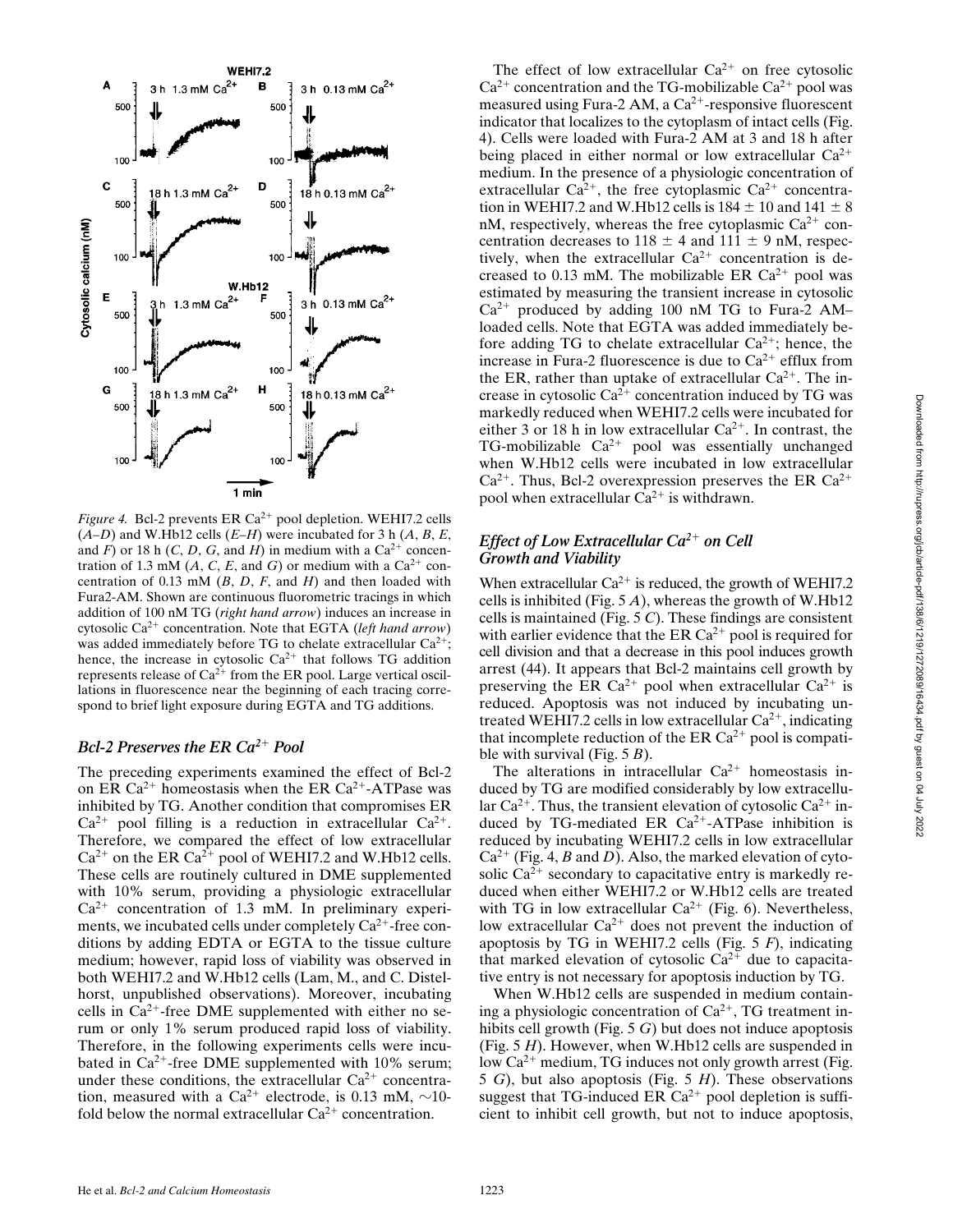

*Figure 5.* Effect of Bcl-2 on cell growth and viability. WEHI7.2 cells  $(A, B, E, \text{ and } F)$  and W.Hb12 cells  $(C, D, G, \text{ and } H)$  were incubated in medium containing 1.3 mM Ca<sup>2+</sup> (*open symbols*) or 0.13 mM Ca<sup>2+</sup> (*closed symbols*), in either the absence of TG  $(A-D)$ or presence of 100 nM TG (*E–H*), for 32 h. At various time points, the number of viable cells, defined as cells that exclude trypan blue dye, and the percentage of apoptotic cells, based on nuclear apoptotic changes detected on fluorescence microscopy of cells stained with acridine orange, were measured. Symbols represent the mean of duplicate determinations in a single experiment that was repeated three times with a similar result.

when W.Hb12 cells are suspended in medium containing a physiologic concentration of  $Ca^{2+}$ . Low extracellular  $Ca^{2+}$ may reduce the ability of Bcl-2 to maintain ER  $Ca^{2+}$  uptake when the ER  $Ca^{2+}-ATP$ ase is inhibited by TG, allowing the concentration of  $Ca^{2+}$  within the ER to fall below a critical level necessary for cell survival.

## *Discussion*

## *Evidence that ER Ca*<sup>2+</sup> *Pool Depletion Induces Apoptosis*

Inhibition of the ER  $Ca^{2+}-ATP$ ase by TG induces three



*Figure 6.* Low extracellular  $Ca^{2+}$  inhibits cytosolic  $Ca^{2+}$  elevation in TG-treated cells. WEHI7.2 cells (*A*) and W.Hb12 cells (*B*) were incubated in medium containing 1.3 mM  $Ca^{2+}$  or 0.13 mM  $Ca^{2+}$ , in the presence or absence of 100 nM TG, for 4 h before loading with Fura-2 AM. Cytosolic  $Ca^{2+}$  concentration was measured according to Fura-2 fluorescence. Symbols represent the mean  $\pm$  SE of multiple determinations in three separate experiments.

well-defined changes in intracellular  $Ca^{2+}$  homeostasis: transient elevation of cytosolic  $Ca^{2+}$  due to efflux of  $Ca^{2+}$ through the ER membrane, ER  $Ca^{2+}$  pool depletion, and sustained elevation of cytosolic  $Ca^{2+}$  secondary to capacitative entry of extracellular  $Ca^{2+}$ . In this report, we show that both transient and sustained elevations of cytosolic  $Ca^{2+}$  are inhibited when WEHI7.2 cells are treated with TG in the presence of low extracellular  $Ca^{2+}$  (Figs. 4 and 6), without inhibiting TG-induced apoptosis (Fig. 5). Thus, it appears that ER  $Ca^{2+}$  pool depletion can trigger apoptosis in TG-treated WEHI7.2 cells. The concept that ER  $Ca<sup>2+</sup>$  pool depletion induces cell death is consistent with the findings of others (2, 22, 23, 41). However, in thymocytes and prostate cancer cells, TG-induced apoptosis is inhibited by preincubating cells with the intracellular  $Ca^{2+}$  indicator, BAPTA-AM, or overexpressing the cytosolic  $Ca^{2+}$ -binding protein, calbindin, suggesting that cytosolic  $Ca^{2+}$  elevation may also be a factor in inducing apoptosis (14, 18). However, TG-induced apoptosis in WEHI7.2 cells is not inhibited by pretreatment with BAPTA-AM or overexpression of calbindin (Lam, M., and C. Distelhorst, unpublished observations).

Maintenance of  $Ca^{2+}$  homeostasis within the ER is essential for a number of vital cellular functions, including signal transduction (7), translation (4), protein processing and transport (15, 25, 42), and cell division (44). Therefore, ER  $Ca^{2+}$  pool depletion might affect cells adversely in multiple ways. Three potential mechanisms by which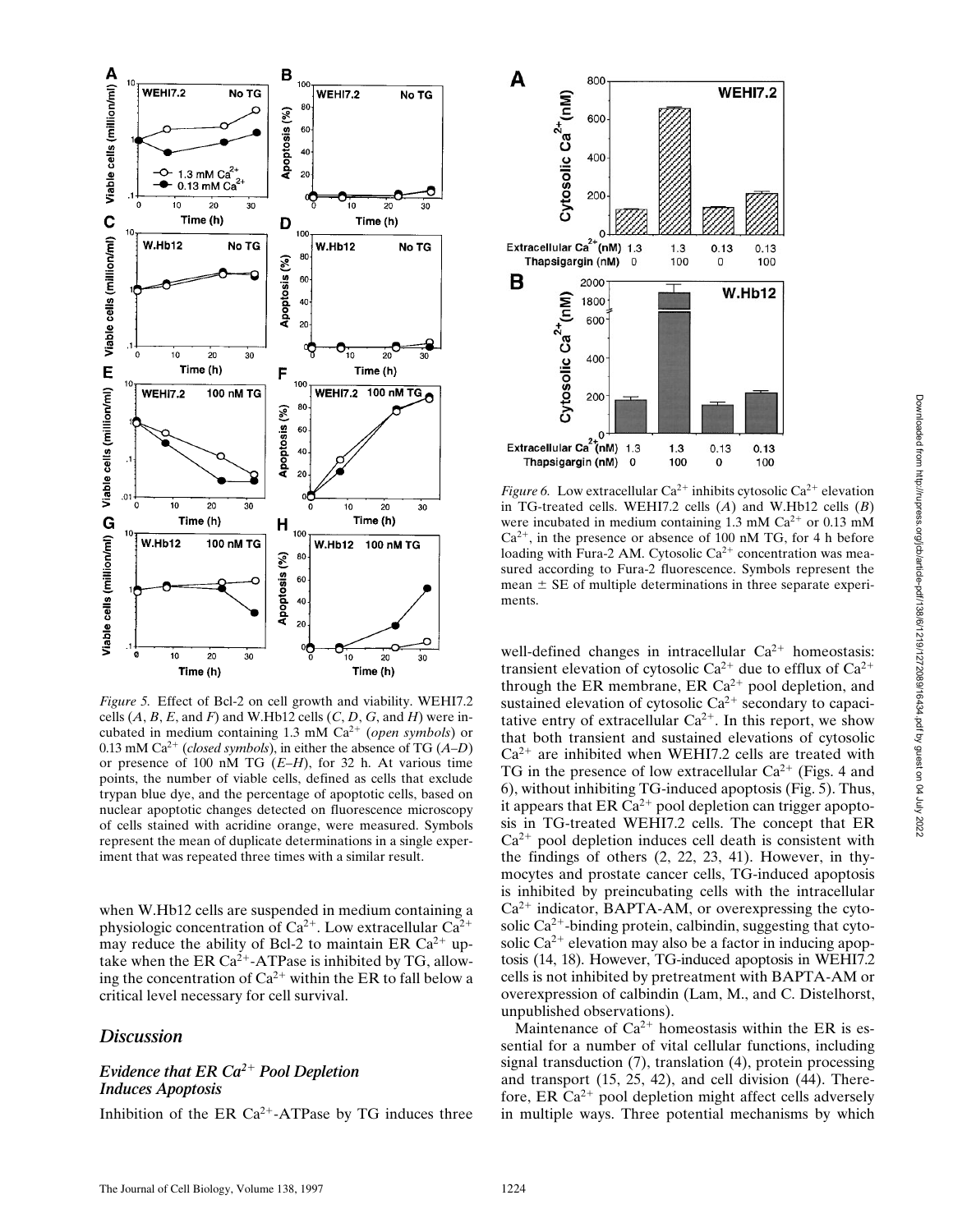ER  $Ca^{2+}$  pool depletion might contribute to apoptosis induction are considered here. First, depletion of the ER  $Ca^{2+}$  pool might destabilize the  $Ca^{2+}$ -protein gel and its associated membrane (3, 42), leading to vesiculation and formation of apoptotic blebs. This concept is intriguing in view of evidence that apoptotic blebs are composed of ER membrane and resident ER  $Ca^{2+}$ -binding proteins, including calreticulin, GRP78 (BiP), and GRP94 (5). Second, disruption of protein processing and transport within the ER may contribute to TG-induced apoptosis. This concept is consistent with evidence that induction of the genes encoding the ER proteins GRP78, GRP94, and calreticulin, in response to ER  $Ca^{2+}$  pool depletion, protects against TG-induced cell death (24). These proteins bind  $Ca^{2+}$  with low affinity and, therefore, facilitate  $Ca^{2+}$  sequestration in the ER lumen (3, 42). Moreover, these proteins function as chaperones, aiding in the folding and processing of nascent proteins in the ER lumen. Accordingly, the failure of WEHI7.2 cells to induce the transcription of these stress genes may account for the marked susceptibility of WEHI7.2 cells to TG-induced apoptosis (31). Disruption of normal protein processing secondary to TG-induced ER  $Ca^{2+}$  pool depletion and failure to induce GRP78 (BiP), GRP94, and calreticulin may cause a proteolytically active cathepsin D precursor, or other protease precursor, to accumulate within the ER lumen, initiating a proteolytic cascade that leads to apoptosis. This theory is based on recent evidence implicating increased cathepsin D expression and delayed processing in apoptosis induction by tumor necrosis factor- $\alpha$ , interferon- $\gamma$ , and Fas/ APO-1 (9). A third theory is that TG-induced ER  $Ca^{2+}$ pool depletion releases an endonuclease into the nucleus responsible for DNA fragmentation. This theory is based on evidence that a deoxyribonuclease involved in nuclear DNA fragmentation is confined to the ER until it gains access to the nucleus during apoptosis (37). Although these hypotheses have not been formally tested in TG-treated cells, they illustrate potential mechanisms by which TGinduced ER  $Ca^{2+}$  pool depletion might trigger apoptosis.

## *Evidence that Bcl-2 Maintains Ca*<sup>2+</sup> *Homeostasis in the ER*

The findings of this report, summarized in the form of a model (Fig. 7), suggest that Bcl-2 maintains ER  $Ca^{2+}$  homeostasis when the  $Ca^{2+}$ -ATPase is inhibited by TG or extracellular  $Ca^{2+}$  is withdrawn. In untreated WEHI7.2 cells cultured in the presence of a physiologic extracellular  $Ca^{2+}$  concentration, ER  $Ca^{2+}$  pool filling is maintained by the ER-associated Ca<sup>2+</sup>-ATPase, which pumps Ca<sup>2+</sup> from the cytoplasm into the ER against a steep concentration gradient (Fig. 7, A and B). When the ER  $Ca^{2+}$ -ATPase is inhibited by TG, the ER  $Ca^{2+}$  pool is reduced, signaling capacitative entry and thereby producing sustained elevation of cytosolic Ca<sup>2+</sup> (Fig. 7, C and D). In cells that lack Bcl-2, TG treatment inhibits  $Ca^{2+}$  uptake, and the ER  $Ca^{2+}$  pool is severely depleted (Fig. 7 *C*). In the model, we propose that Bcl-2 overexpression maintains partial ER pool filling by mediating  $Ca^{2+}$  uptake when the  $Ca^{2+}-ATP$ ase is inhibited by TG (Fig. 7 *D*). However, Bcl-2 does not appear to completely fill the ER  $Ca^{2+}$  pool under these conditions; this conclusion is based on evidence that TG



*Figure 7.* Model: Bcl-2 regulation of  $Ca^{2+}$  homeostasis in the ER. The relationship between  $Ca^{2+}$  pools in the cytoplasm and ER is illustrated. *A–D* represent cells cultured in medium containing a physiologic concentration of Ca<sup>2+</sup> (1.3 mM), and *E–H* represent cells cultured in medium containing a low concentration of  $Ca^{2+}$ (0.13 mM). *A*, *C*, *E*, and *G* represent cells that lack Bcl-2, and *B*, *D*, *F*, and *H* represent cells that express Bcl-2. *A*, *B*, *E*, and *F* represent untreated cells in which  $Ca^{2+}$  is pumped into the ER by the  $Ca^{2+}$ -ATPase, and *C*, *D*, *G*, and *H* represent cells in which the  $Ca^{2+}$ -ATPase pump is inhibited by TG. Bcl-2 is represented by two parallel lines anchored in the ER membrane.

TG

 $Ca<sup>2+</sup>$ 

treatment induces capacitative entry of extracellular  $Ca^{2+}$ , the signal for which is a reduction in the ER calcium pool (40). The concept that Bcl-2 prevents complete ER  $Ca^{2+}$ pool depletion is based primarily on  ${}^{45}Ca^{2+}$  uptake studies (Fig. 1) and evidence that Bcl-2 overexpression prevents a TG-imposed delay in protein processing (Fig. 3).

TG

 $Ca<sup>2+</sup>$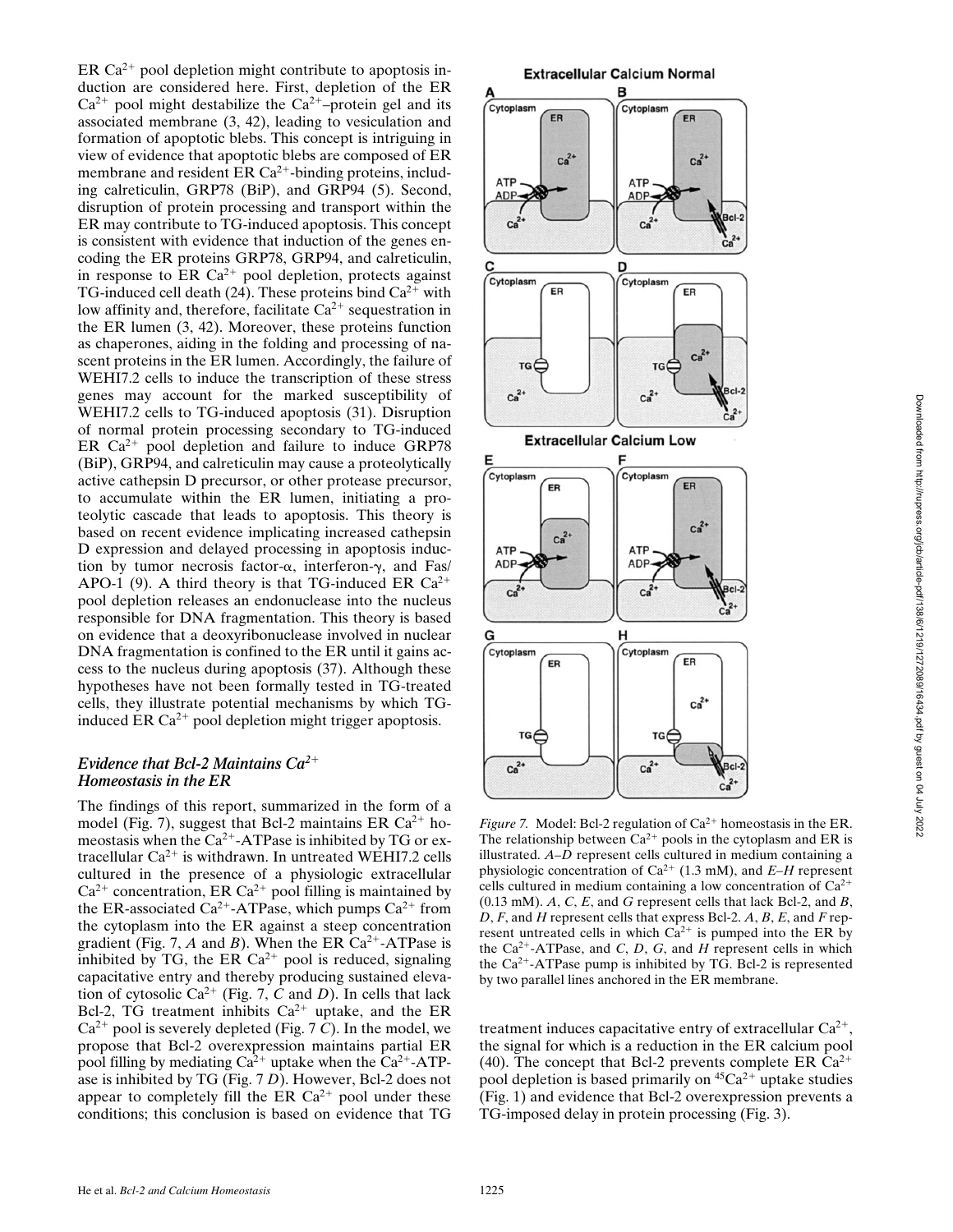It should be noted that  ${}^{45}Ca^{2+}$  uptake measurements may underestimate Bcl-2–mediated  $Ca^{2+}$  entry because in the assay, free  $Ca^{2+}$  concentration is buffered to 150 nM to prevent uptake of  $Ca^{2+}$  by low-affinity pools (i.e., mitochondria). When cells are treated with TG in the presence of a physiologic concentration of extracellular  $Ca^{2+}$ , cytosolic concentration is much higher than 150 nM because of capacitative entry of extracellular  $Ca^{2+}$  (Fig. 6). An elevated concentration of  $Ca^{2+}$  in the cytoplasm appears to be required for inhibition of TG-induced apoptosis by Bcl-2. This conclusion is based on evidence that TG induces apoptosis in cells that overexpress Bcl-2 if extracellular calcium is low, thereby preventing sustained elevation of cytosolic  $Ca<sup>2+</sup>$  in response to capacitative entry. Thus, in the model Bcl-2 maintains at least partial ER  $Ca^{2+}$  pool filling when cells are treated with TG in the presence of a physiologic extracellular calcium concentration (Fig. 7 *D*) but is unable to maintain a level of  $Ca^{2+}$  in the ER necessary to inhibit apoptosis when cells are treated with TG in the presence of low extracellular calcium (Fig. 7 *H*).

The concentration of  $Ca^{2+}$  in the ER is difficult to quantitate directly. We have attempted to measure the ER  $Ca^{2+}$  pool with high-affinity fluorescent dyes (i.e., Mag-Fura-2 AM) and by electron probe microanalysis without success. Therefore, in the absence of a facile method for directly quantitating ER  $Ca^{2+}$  concentration, we have resorted to a functional assay to indirectly assess ER  $Ca^{2+}$ pool filling, based on previous evidence that protein processing within the ER lumen is inhibited by TG-induced ER Ca<sup>2+</sup> pool depletion (25). Consistent with the hypothesis that Bcl-2 maintains  $Ca^{2+}$  homeostasis in the ER, we find that Bcl-2 overexpression prevents the TG-imposed delay in cathepsin D processing in the ER (Fig. 3).

ER  $Ca^{2+}$  pool filling is often estimated according to the ability of TG to dump  $Ca^{2+}$  from the ER lumen into the cytoplasm, producing a measurable elevation of cytosolic  $Ca<sup>2+</sup>$ . This method was used in Fig. 4 to measure the effect of extracellular  $Ca^{2+}$  withdrawal on the ER  $Ca^{2+}$  pool of untreated cells, indicating that the ER  $Ca^{2+}$  pool is diminished in cells that lack Bcl-2 (Fig. 7 *E*) but maintained in cells that overexpress Bcl-2 (Fig. 7 *F*). A recent study has reported that TG fails to induce a detectable elevation of cytosolic  $Ca^{2+}$  in Bcl-2–expressing cells that were treated with the nonselective  $Ca^{2+}$  ionophore ionomycin in the absence of extracellular  $Ca^{2+}$  (41). Based on this observation, the authors proposed that intracellular  $Ca^{2+}$  stores are not required for inhibition of apoptosis by Bcl-2 (41). However, ionomycin does not inhibit the  $Ca^{2+}-ATP$ ase pump and the failure to detect a mobilizable  $Ca^{2+}$  pool does not exclude the possibility that  $Ca^{2+}-ATP$ ase–mediated and/or Bcl-2–mediated  $Ca^{2+}$  uptake maintains a concentration of  $Ca^{2+}$  within the ER lumen necessary for cell survival. Moreover, the concept that Bcl-2 maintains cell survival in the absence of intracellular  $Ca^{2+}$  stores is improbable, in view of the requirement for  $Ca^{2+}$  to maintain the structural and functional integrity of the ER (3, 42).

The proposed effect of Bcl-2 on ER  $Ca^{2+}$  homeostasis, as conceptualized in Fig. 7, appears to correlate with maintenance of cell growth and viability in cells that overexpress Bcl-2. For example, the diminution in the ER  $Ca^{2+}$ pool induced by extracellular  $Ca^{2+}$  withdrawal (Fig. 4) is associated with growth inhibition in cells that lack Bcl-2

(Fig. 5 *A*), consistent with evidence that ER  $Ca^{2+}$  pool depletion inhibits cell division (44). In cells that overexpress Bcl-2, the ER  $Ca^{2+}$  pool is preserved when extracellular  $Ca^{2+}$  is withdrawn (Fig. 4), consistent with evidence that cell growth is maintained under these conditions (Fig. 5 *C*). In cells that overexpress Bcl-2, TG treatment in the presence of a physiologic extracellular  $Ca^{2+}$  concentration induces growth inhibition (Fig. 5 *G*), consistent with the hypothesis that Bcl-2 maintains partial filling of the ER  $Ca^{2+}$  pool (Fig. 7 *G*). However, as discussed above, TG treatment induces apoptosis when cells that overexpress Bcl-2 are suspended in low  $Ca^{2+}$  medium (Fig. 5 *H*), suggesting that extracellular  $Ca^{2+}$  is required for maintenance of ER Ca<sup>2+</sup> homeostasis by Bcl-2 when the ER Ca<sup>2+</sup>-ATPase is inhibited by TG.

## *Mechanism of Bcl-2–mediated Ca<sup>2+</sup> Uptake*

The mechanism by which Bcl-2 mediates  $Ca^{2+}$  uptake in the ER is unknown. Bcl-2 does not appear to prevent  $Ca^{2+}-ATP$ ase inhibition (Fig. 1; reference 20) or to increase the level of  $Ca^{2+}$ -binding proteins in the ER (Fig. 2). One theory is that Bcl-2 decreases oxidative damage to the ER membrane, thereby decreasing the leak of  $Ca^{2+}$ through the ER and increasing the  $Ca^{2+}$ -sequestering capacity of the ER. This theory is consistent with evidence that the ER is a prime target of oxidative damage that depletes the ER Ca<sup>2+</sup> pool (36) and with evidence that Bcl-2 overexpression reduces oxidative damage to membranes (16). Also, this hypothesis is consistent with evidence that Bcl-2 overexpression preserves ER  $Ca^{2+}$  pool filling when cells are treated with hydrogen peroxide (11). A second theory is that Bcl-2 functions as a cation channel that transports  $Ca^{2+}$  into the ER lumen, or alternatively as an anion channel that draws  $Ca^{2+}$  into the ER by producing an electrochemical potential across the ER membrane. This concept is supported by recent evidence of a structural similarity between  $Bcl-X_L$  and bacterial toxins that form ion channels in cell membranes (33). One such toxin, the diphtheria toxin, appears to undergo a pH- and temperature-dependent conformational change by which it becomes hydrophobic and inserts into the cell membrane (26). It is possible that Bcl- $X_L$  might undergo a similar conformational change and insert through the ER membrane, the perinuclear membrane, or the mitochondrial membrane, thereby regulating ion homeostasis within these organelles. A recent study indicates that  $Bcl-X<sub>I</sub>$ forms an ion channel in synthetic lipid membranes (32), providing direct evidence that Bcl-2 family members are indeed involved in ion homeostasis.

### *General Conclusion*

Bcl-2 inhibits apoptosis in response to a wide variety of signals. Furthermore, Bcl-2 is localized not only to the ER but also to the perinuclear membrane and the outer mitochondrial membrane. Each of these locations plays a role in inhibiting apoptosis, depending on the apoptosis-inducing signal (50). By regulating ion fluxes, Bcl-2 could act at different locations to regulate diverse cell death signals. Thus, while an effect of Bcl-2 on  $Ca^{2+}$  uptake at the level of the ER might inhibit TG-induced apoptosis, regulating ion fluxes in mitochondria, or both the ER and mitochon-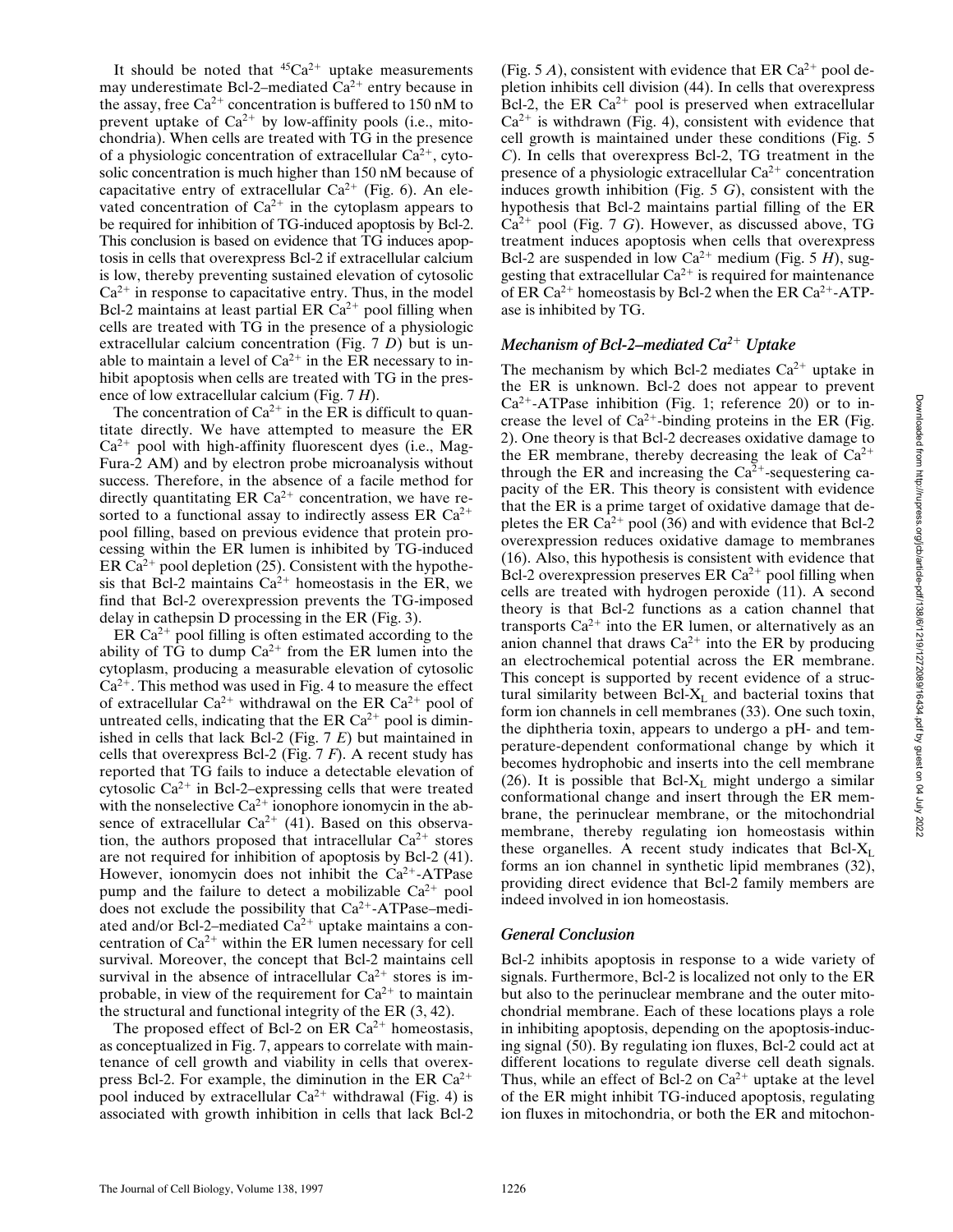dria, might inhibit apoptosis in response to other signals. The possibility that Bcl-2 might affect diverse cellular functions by regulating ion fluxes is illustrated by evidence that perinuclear  $Ca^{2+}$  concentration regulates nuclear pore activity (38). Hence, the ability of Bcl-2 to regulate ion fluxes through the ER membrane and contiguous perinuclear membrane might regulate nuclear translocation of transcription factors that control cell growth and viability.

We thank Gabriel Nunez for the pSFFV-neo vector; Diane Dowd (St. Louis University, St. Louis, MO), Roger Miesfeld, David Askew (both from University of Arizona, Tucson, AZ), and John Cidlowski (National Institute of Environmental Health Sciences, Bethesda, MD), for cell lines; and Richard Eckert for  $Ca^{2+}$ -free medium. We are grateful to Stuart Kornfeld (Washington University, St. Louis, MO) for providing cathepsin D antibodies. We thank Manjunatha Bhat for  $Ca^{2+}$  electrode measurements. We are grateful to Michael Simonson and Edmunds Reineks for critically reading the manuscript, and George Dubyak for helpful suggestions regarding calcium measurements.

Received for publication 26 February 1997 and in revised form 14 May 1997.

#### *References*

- 1. Baffy, G., T. Miyashita, J.R. Williamson, and J.C. Reed. 1993. Apoptosis induced by withdrawal of interleukin-3 (IL-3) from an IL-3-dependent hematopoietic cell line is associated with repartitioning of intracellular calcium and is blocked by enforced Bcl-2 oncoprotein production. *J. Biol. Chem.* 268:6511–6519.
- 2. Bian, X., F.M. Hughes, Y. Huang, J.A. Cidlowski, and J.W. Putney. 1997. Roles of cytoplasmic  $Ca^{2+}$  and intracellular  $Ca^{2+}$  stores in induction and suppression of apoptosis in S49 cells. *Am. J. Physiol.* 272:C1241–C1249.
- 3. Booth, C., and G.L.E. Koch. 1989. Perturbation of cellular calcium induces secretion of luminal ER proteins. *Cell.* 59:729–737.
- 4. Brostrom, C.O., and M.A. Brostrom. 1990. Calcium-dependent regulation of protein synthesis in intact mammalian cells. *Annu. Rev. Physiol.* 52: 577–590.
- 5. Casciola-Rosen, L.A., G. Anhalt, and A. Rosen. 1994. Autoantigens targeted in systemic lupus erythematosus are clustered in two populations of surface structures on apoptotic keratinocytes. *J. Exp. Med.* 179:1317– 1330.
- 6. Chueh, S.-H., J.M. Mullaney, T.K. Ghosh, A.L. Zachary, and D.L. Gill. 1987. GTP- and inositol 1,4,5-trisphosphate-activated intracellular calcium movements in neuronal and smooth muscle cell lines. *J. Biol. Chem.* 262:13857–13864.
- 7. Clapham, D.E. 1995. Calcium signaling. *Cell.* 80:259–268.
- 8. Cory, S. 1995. Regulation of lymphocyte survival by the Bcl-2 gene family. *Annu. Rev. Immunol.* 13:513–543.
- 9. Deiss, L.P., H. Galinka, H. Berissi, O. Cohen, and A. Kimchi. 1996. Cathepsin D protease mediates programmed cell death induced by interferon- $\gamma$ , Fas/APO-1 and TNF-a. *EMBO (Eur. Mol. Biol. Organ.) J.* 15:3861–3870.
- 10. Distelhorst, C.W., and T.S. McCormick. 1996. Bcl-2 acts subsequent to and independent of calcium fluxes to inhibit apoptosis in thapsigargin- and glucocorticoid-treated mouse lymphoma cells. *Cell Calcium.* 19:473–483.
- 11. Distelhorst, C.W., M. Lam, and T.S. McCormick. 1996. Bcl-2 inhibits hydrogen peroxide-induced ER Ca<sup>2+</sup> pool depletion. Oncogene. 12:2051-2055.
- 12. Dowd, D.R., P.N. MacDonald, B.S. Komm, M.R. Haussler, and R.L. Miesfeld. 1992. Stable expression of the calbindin-D28K complementary DNA interferes with the apoptotic pathway in lymphocytes. *Mol. Endocrinol.* 6:1843–1848.
- 13. Faust, P.L., D.A. Wall, E. Perara, V.R. Lingappa, and S. Kornfeld. 1987. Expression of human cathepsin D in *Xenopus* oocytes: phosphorylation and intracellular targeting. *J. Cell Biol.* 105:1937–1945.
- 14. Furuya, Y., P. Lundmo, A.D. Short, D.L. Gill, and J.T. Isaacs. 1994. The role of calcium, pH, and cell proliferation in the programmed (apoptotic) death of androgen-independent prostatic cancer cells induced by thapsigargin. *Cancer Res.* 54:6167–6175.
- 15. Gething, M.-J., and J. Sambrook. 1992. Protein folding in the cell. *Nature (Lond.).* 355:33–45.
- 16. Hockenbery, D.M., Z.N. Oltvai, X.-M. Yin, C.L. Milliman, and S.J. Korsmeyer. 1993. Bcl-2 functions in an antioxidant pathway to prevent apoptosis. *Cell.* 75:241–251.
- 17. Jacobson, M.D., and M.C. Raff. 1995. Programmed cell death and Bcl-2 protection in very low oxygen. *Nature (Lond.).* 374:814–816.
- 18. Jiang, S., S.C. Chow, P. Nicotera, and S. Orrenius. 1994. Intracellular Ca<sup>2+</sup> signals activate apoptosis in thymocytes: studies using the  $Ca^{2+}-ATP$ ase inhibitor thapsigargin. *Exp. Cell Res.* 212:84–92.
- 19. Kane, D.J., T.A. Sarafian, R. Anton, H. Hahn, E.B. Gralla, J.S. Valentine, T. Örd, and D.E. Bredesen. 1993. Bcl-2 inhibition of neural death: decreased generation of reactive oxygen species. *Science (Wash. DC).* 262: 1274–1277.
- 20. Lam, M., G. Dubyak, L. Chen, G. Nuñez, R.L. Miesfeld, and C.W. Distelhorst. 1994. Evidence that BCL-2 represses apoptosis by regulating endo-<br>plasmic reticulum-associated Ca<sup>2+</sup> fluxes. *Proc. Natl. Acad. Sci. USA*. 91: 6569–6573.
- 21. Lam, M., L.J. Vimmerstedt, L.K. Schlatter, J.O. Hensold, and C.W. Distelhorst. 1992. Preferential synthesis of the 78-Kd glucose-regulated protein in glucocorticoid-treated S49 mouse lymphoma cells. *Blood.* 79:3285– 3292.
- 22. Li, W.W., S. Alexandre, X. Cao, and A.S. Lee. 1993. Transcription of the grp78 promoter by  $Ca^{2+}$  depletion: a comparative analysis with A23187 and the endoplasmic reticulum  $Ca^{2+}$ -ATPase inhibitor thapsigargin. *J*. *Biol. Chem.* 268:12003–12009.
- 23. Li, X., and A.S. Lee. 1991. Competitive inhibition of a set of endoplasmic reticulum protein genes (GRP78, GRP94, and ERp72) retards cell growth and lowers viability after ionophore treatment. *Mol. Cell Biol.* 11: 3446–3453.
- 24. Little, E., and A.S. Lee. 1995. Generation of a mammalian cell line deficient in glucose-regulated protein stress induction through targeted ribozyme driven by a stress-inducible promoter. *J. Biol. Chem.* 270:9526– 9534.
- 25. Lodish, H.F., N. Kong, and L. Wikstrom. 1992. Calcium is required for folding of newly made subunits of the asialoglycoprotein receptor within the endoplasmic reticulum. *J. Biol. Chem.* 267:12753–12760.
- 26. London, E. 1992. Diptheria toxin: membrane interaction and membrane translocation. *Biochim. Biophys. Acta.* 1113:25–51.
- 27. Lytton, J., M. Westlin, and M.R. Hanley. 1991. Thapsigargin inhibits the sarcoplasmic or endoplasmic reticulum Ca-ATPase family of calcium pumps. *J. Biol. Chem.* 266:17067–17071.
- 28. Magnelli, L., M. Cinelli, A. Turchetti, and V.P. Chiarugi. 1994. Bcl-2 overexpression abolishes early calcium waving preceding apoptosis in NIH-3T3 murine fibroblasts. *Biochem. Biophys. Res. Commun.* 204:84–90.
- 29. Marin, M.C., A. Fernandez, R.J. Bick, S. Brisbay, L.M. Buja, M. Snuggs, D.J. McConkey, A.C. von Eschenbach, M.J. Keating, and T.J. McDonnell. 1996. Apoptosis suppression by bcl-2 is correlated with the regulation of nuclear and cytosolic Ca<sup>2+</sup>. *Oncogene*. 12:2259–2266.
- 30. Maruyama, K., T. Mikawa, and S. Ebashi. 1984. Detection of calcium binding proteins by 45Ca autoradiography on nitrocellulose membrane after sodium dodecyl sulfate gel electrophoresis. *J. Biochem.* 95:511–519.
- 31. McCormick, T.S., K.S. McColl, and C.W. Distelhorst. 1997. Mouse lymphoma cells destined to undergo apoptosis in response to thapsigargin treatment fail to generate a calcium mediated grp78/grp94 stress response. *J. Biol. Chem.* 272:6087–6092.
- 32. Minn, A.J., P. Velez, S.L. Schendel, H. Liang, S.W. Muchmore, S.W. Fesik, M. Fill, and C.B. Thompson. 1997. Bcl-xL forms an ion channel in synthetic lipid membranes. *Nature (Lond.).* 385:353.
- 33. Muchmore, S.W., M. Sattler, H. Liang, R.P. Meadows, J.E. Harlan, H.S. Yoon, D. Nettesheim, B.S. Chang, C.B. Thompson, S.-L. Wong, S.-C. Ng, and S.W. Fesik. 1996. X-ray and NMR structure of human Bcl-XL, an inhibitor of programmed cell death. *Nature (Lond.).* 381:335–341.
- 34. Murphy, A.N., D.E. Bredesen, G. Cortopassi, E. Wang, and G. Fiskum. 1996. Bcl-2 potentiates the maximal calcium uptake capacity of neural cell mitochondria. *Proc. Natl. Acad. Sci. USA.* 93:9893–9898.
- 35. Muschel, R.J., E.J. Bernhard, L. Garza, W.G. McKenna, and C.J. Koch. 1995. Induction of apoptosis at different oxygen tensions: evidence that oxygen radicals do not mediate apoptotic signaling. *Cancer Res.* 55:995– 998.
- 36. Orrenius, S., M.J. Burkitt, G.E.N. Kass, J.M. Dypbukt, and P. Nicotera. 1992. Calcium ions and oxidative cell injury. *Ann. Neurol.* 32:S33–S42.
- 37. Peitsch, M.C., B. Polzar, H. Stephan, T. Crompton, H.R. MacDonald, H.G. Mannherz, and J. Tschopp. 1993. Characterization of the endogenous deoxyribonuclease involved in nuclear DNA degradation during apoptosis (programmed cell death). *EMBO (Eur. Mol. Biol. Organ.) J.* 12:371– 377.
- 38. Perez-Terzic, C., J. Pyle, M. Jaconi, L. Stehno-Bittel, and D.E. Clapham. 1996. Conformational states of the nuclear pore complex induced by depletion of nuclear Ca<sup>2+</sup> stores. *Science (Wash. DC)*. 273:1875–1877.
- 39. Putney, J.W. 1990. Capacitative calcium entry revisited. *Cell Calcium.* 11: 611–624.
- 40. Putney, J.W., and G.S.J. Bird. 1993. The signal for capacitative calcium entry. *Cell.* 75:199–201.
- 41. Reynolds, J.E., and A. Eastman. 1996. Intracellular calcium stores are not required for Bcl-2-mediated protection from apoptosis. *J. Biol. Chem.* 271:27739–27743.
- 42. Sambrook, J.F. 1990. The involvement of calcium in transport of secretory proteins from the endoplasmic reticulum. *Cell.* 61:197–199.
- 43. Shimizu, S., Y. Eguchi, H. Kosaka, W. Kamiike, H. Matsuda, and Y. Tsujimoto. 1995. Prevention of hypoxia-induced cell death by Bcl-2 and Bcl-xL. *Nature (Lond.).* 374:811–813.
- 44. Short, A.D., J. Bian, T.K. Ghosh, R.T. Waldron, and S.L. Rybak. 1993. Intracellular Ca<sup>2+</sup> pool content is linked to control of cell growth. *Proc. Natl. Acad. Sci. USA*. 90:4986-4990.